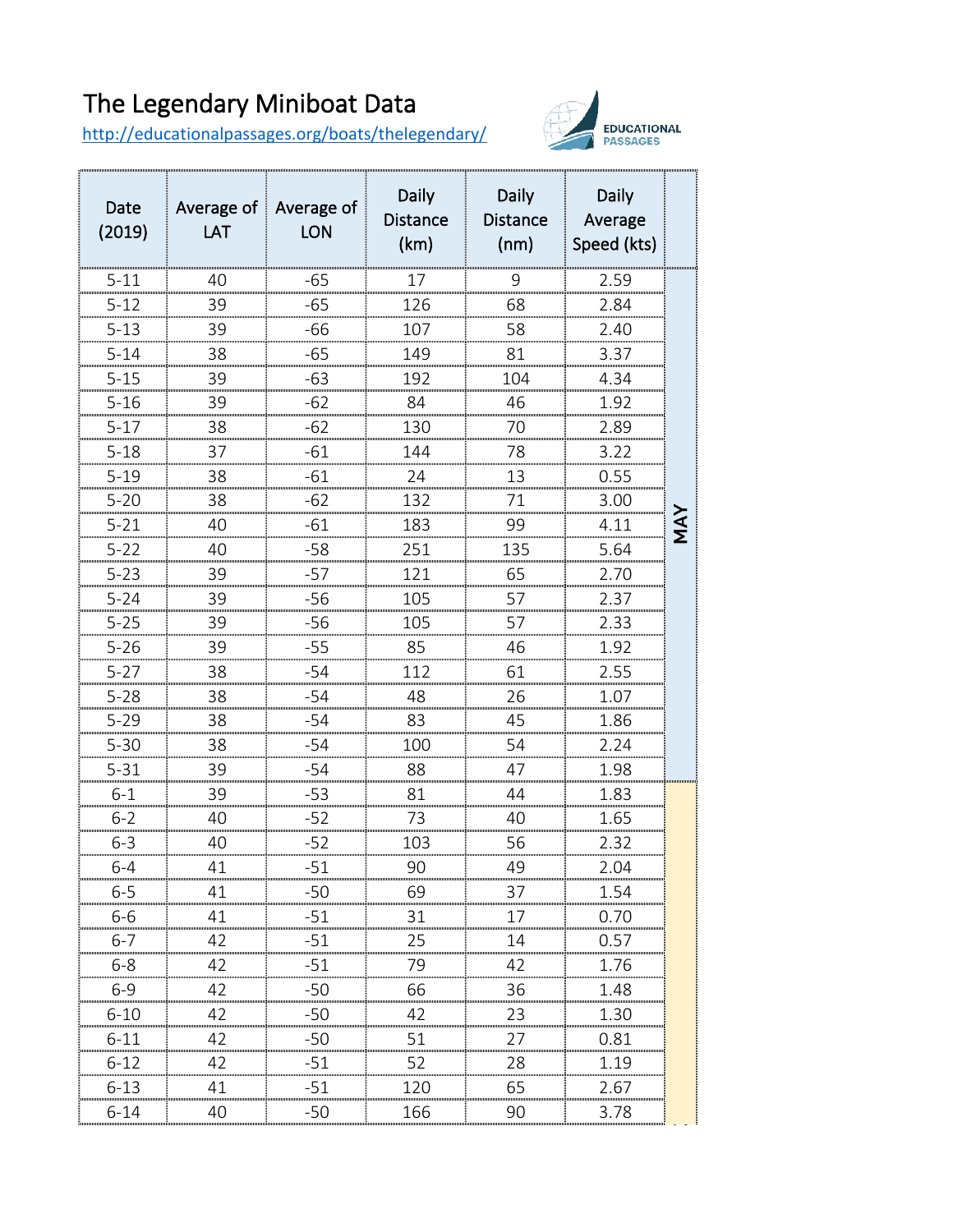| Z | 3.69                                      | 88                          | 164                                                                                                      | $-48$                                       | 39                  | $6 - 15$                                                   |
|---|-------------------------------------------|-----------------------------|----------------------------------------------------------------------------------------------------------|---------------------------------------------|---------------------|------------------------------------------------------------|
|   | 1.12                                      | 27                          | 50<br>យបាយបាយបាយបាញ់បាយបាយបាយបាយបាយបាយបាយបាយថ្មីយបាយបាយបាយបាយបាយបាយបាយបាយបាញ់ការយបាយបាយបាយបាយបាយបាយបាយបា | -48                                         | 39                  | $6 - 16$                                                   |
|   | 1.96                                      | 47                          | 88                                                                                                       | -47                                         | 38<br>              | $6-17$                                                     |
|   | 2.43<br>                                  | 59<br>                      | 108<br>,,,,,,,,,,,,,,,,,,,                                                                               | -46<br>                                     | 38<br>              | $6 - 18$<br>                                               |
|   | 1.56                                      | 37                          | 69                                                                                                       | -45                                         | 38                  | $6 - 19$                                                   |
|   | 0.95                                      | 23                          | 43                                                                                                       | $-45$                                       | 38                  | $6-20$                                                     |
|   | 1.16<br>00000000000000                    | 27<br>,,,,,,,,,,,,,,,,,,,,, | 51<br>00000000000000                                                                                     | -45                                         | 38<br>0000000000000 | $\begin{array}{c c} 6-21 & \text{ } \\ \hline \end{array}$ |
|   | 2.17                                      | 55                          | 102                                                                                                      | -44                                         | 39                  | $6-22$                                                     |
|   | 1.36                                      | 32                          | 60                                                                                                       | $-43$                                       | 39                  | $6-23$                                                     |
|   | 0.90                                      | 21                          | 40                                                                                                       | -43                                         | 39                  | $6 - 24$                                                   |
|   | 0.69                                      | 16                          | 30                                                                                                       | $-43$                                       | 40                  | $6-25$                                                     |
|   | 1.79                                      | 47                          | 87                                                                                                       | $-43$                                       | 40                  | $6 - 26$                                                   |
|   | 2.30                                      | 56                          | 103                                                                                                      | -44                                         | 41                  | $6 - 27$                                                   |
|   | 2.27                                      | 50                          | 92                                                                                                       | $-45$                                       | 42                  | $6 - 28$                                                   |
|   | 1.87                                      | 45<br>                      | 83                                                                                                       | -44                                         | 42                  | $6 - 29$                                                   |
|   | 1.37                                      | 33                          | 60                                                                                                       |                                             | 42                  | $6 - 30$                                                   |
|   | 1.05                                      | 26                          | 47                                                                                                       | $-43$                                       | 41                  | $7 - 1$                                                    |
|   | 0.61                                      | 15                          | 27<br>យាយាយាយាយាយឃុំបាយាយាយាយាយាយាយាយាយាយាយាយថ្មីលាយាយាយាយាយាយាយាយាយាយាយាយថ្មីលាយាយាយា                   | -43                                         | 42                  | 7-2<br>,,,,,,,,,,,,,,                                      |
|   | 1.20                                      | 28                          | 52                                                                                                       | 43                                          | 42                  | $7-3$                                                      |
|   | 1.73                                      | 41<br>,,,,,,,,,,,,,,,,,,,   | 76<br>                                                                                                   | -42<br>mummummumm <mark>i</mark> mummu      | 42                  | $7-4$                                                      |
|   | 1.12                                      | 27                          | 50                                                                                                       |                                             | 42                  | $7 - 5$                                                    |
|   | 1.72                                      | 40                          | 74                                                                                                       | $-41$                                       | 42                  | $7 - 6$                                                    |
|   | 2.59                                      | 62                          | 115                                                                                                      | $-39$                                       | 42                  | $7-7$                                                      |
|   | 1.59                                      | 38                          | 70                                                                                                       | $-39$                                       | 42                  | $7-8$                                                      |
|   | 2.18                                      | 52                          | 96                                                                                                       | $-38$                                       | 42                  | $7-9$                                                      |
|   | 1.84                                      | 45                          | 82                                                                                                       | $-37$                                       | 43                  | $7 - 10$                                                   |
|   | 2.24                                      | 54                          | 99                                                                                                       | $-37$                                       | 43                  | $7 - 11$                                                   |
|   | 2.62<br>ការបង្ខិតអោយអោយអោយអោយអោយអោយអោយអោយ | 63<br>                      | 116<br>                                                                                                  | -36                                         | 44                  | $7 - 12$<br>                                               |
|   | 1.83                                      |                             | 81                                                                                                       | -35<br>amamamamamaman <sup>7</sup> amamamam | 45                  | $7-13$                                                     |
|   | 1.41                                      | 34                          | 63                                                                                                       | -34                                         | 45                  | 7-14                                                       |
|   | 1.53                                      | 37                          | 69                                                                                                       | -34                                         | 45                  | $7 - 15$                                                   |
|   | 1.90                                      | 45                          | 83                                                                                                       | -33                                         | 46                  | $7 - 16$                                                   |
|   | 1.85                                      | 42                          | 78                                                                                                       | $-32$                                       | 46                  | $7 - 17$                                                   |
|   | $\frac{10}{2.09}$                         | 50                          |                                                                                                          |                                             | 47                  | $7-18$                                                     |
|   | 1.31                                      | 31                          | 58                                                                                                       | $-31$                                       | 46                  | 7-19                                                       |
|   | 1.42                                      | 34                          | 62                                                                                                       | -30                                         | 47                  | 7-20                                                       |
|   | 1.40                                      | 34                          | 63                                                                                                       | $-30$                                       | 47                  | $7 - 21$                                                   |
|   | 0.90                                      | 22                          | 40                                                                                                       | $-30$                                       | 47                  | $7 - 22$                                                   |
|   | 1.45                                      | 35                          | 65                                                                                                       | -30                                         | 47                  | 7-23                                                       |
|   | 2.30                                      | 55                          | 102<br>                                                                                                  | $-30$                                       | 47                  | $7 - 24$                                                   |
|   | 1.73                                      | 41                          | 76                                                                                                       | $-29$                                       | 47                  | $7 - 25$                                                   |
|   | 1.72                                      | 42                          | 77                                                                                                       | -28                                         | 46                  | 7-26                                                       |
|   | 2.11                                      | 50                          | 93                                                                                                       | $-28$                                       | 46                  | 7-27                                                       |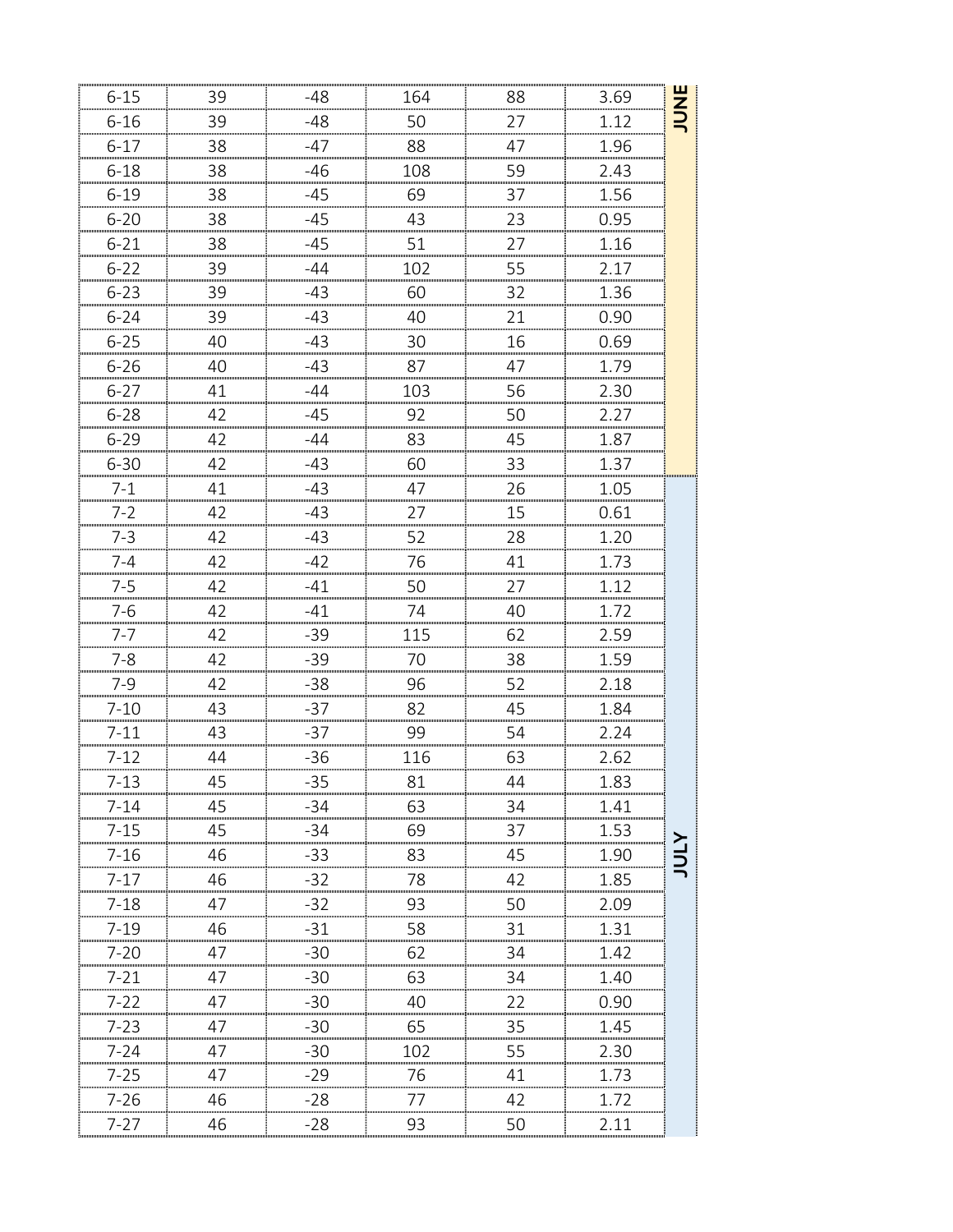|    | 1.92                                              | 46                                          | 85                       |                                                                                                                         |                                                | $7-28$                                                         |
|----|---------------------------------------------------|---------------------------------------------|--------------------------|-------------------------------------------------------------------------------------------------------------------------|------------------------------------------------|----------------------------------------------------------------|
|    | 1.42<br>                                          | 34<br>,,,,,,,,,,,,,,,,                      | 64<br>,,,,,,,,,,,,,,,,,, | $-27$<br>00000000000000000000000                                                                                        | 45<br>0000000000000000000                      | $7-29$                                                         |
|    | 0.83                                              | 17                                          | 32                       | -27                                                                                                                     | _45<br>                                        | $7 - 30$                                                       |
|    |                                                   |                                             |                          |                                                                                                                         |                                                |                                                                |
|    | $\frac{1.95}{2.19}$<br>$\frac{1.62}{2.13}$        | $\begin{array}{c}\n 46 \\ -7\n \end{array}$ | $\frac{86}{15}$          | $-26$                                                                                                                   |                                                | $8-1$                                                          |
|    |                                                   | 53                                          | 97                       | $-25$                                                                                                                   | $-46$                                          | $8-2$                                                          |
|    |                                                   | 39                                          | $73$<br>50<br>           | $-24$                                                                                                                   | 46<br>46<br>                                   | $8-3$<br>$8-4$                                                 |
|    |                                                   | 27<br><br>$\frac{1}{32}$                    |                          | $-23$                                                                                                                   | $\overline{47}$                                |                                                                |
|    | 1.12<br>1.33<br>0.62<br>1.56<br>2.11<br>2.11      | 15                                          | $\frac{59}{27}$          | $-23$<br>$-22$<br>$-23$<br>$-23$<br>$-23$                                                                               | $\frac{47}{1}$                                 |                                                                |
|    |                                                   | 38                                          | ,,,,,,,,,,,,<br>70       |                                                                                                                         | 47                                             | $8-5$<br>$8-6$<br>$8-7$                                        |
|    |                                                   | 51                                          | 94                       |                                                                                                                         | 47                                             | $8-8$                                                          |
|    | $\frac{1.84}{1.55}$                               | 44                                          | 82                       | $-22$<br>$-22$                                                                                                          | $\frac{46}{1}$                                 | $8 - 9$                                                        |
|    | 1.39                                              | 33                                          | 61                       |                                                                                                                         | 46                                             | $8 - 10$                                                       |
|    | 1.14<br><u>mmunumumumumumumumum<mark>i</mark></u> | 28<br>,,,,,,,,,,,,,,,,,,,,,,,,,,,,,,,,      | 51<br>                   | $-21$                                                                                                                   | 45<br>,,,,,,,,,,,,,,,,,,,,,,,,,,,,,,,,         | $8 - 11$<br>,,,,,,,,,,,,,,,,,,,,,,,,,,,,,                      |
|    | 1.69<br>0000000000000000000000                    | 41<br>                                      | 76                       | $-21$<br>                                                                                                               | 45                                             | $8 - 12$                                                       |
|    | 1.62<br>www.www.www.ww<br>0.56                    | 39<br>13                                    | 72<br><br>25             | -20<br>-20                                                                                                              | 46<br>46                                       | $8 - 13$<br>យាយមាយមាយមាយ <mark>ប</mark> ិសាយមាយមាយ<br>$8 - 14$ |
|    | 1.13                                              | <br>27                                      | 50                       | <u>mammunimunimuning</u> unimun<br>-20                                                                                  | <u> បានបោះបោះបោះបោះបោះបញ្ជើបានបោះបោះ</u><br>46 | $8 - 15$                                                       |
| ςC | 1.22                                              | 30                                          | <br>55                   | $-19$                                                                                                                   | 46                                             | $8 - 16$                                                       |
|    | 00000000000000000000<br>1.37                      | ,,,,,,,,,,,,,,,,,<br>33                     | <br>61                   | <br>-19                                                                                                                 | <br>46                                         | $8 - 17$                                                       |
|    | <br>1.28<br>                                      | <br>31                                      | 0000000000000<br>57      | munumunumunumunum <mark>i</mark> munumunu<br>$-18$                                                                      | nomonomonomonomoĝamonom<br>45<br>              | $8 - 18$                                                       |
|    | 0.64                                              | 15                                          | 28                       | $-18$                                                                                                                   | 45<br>                                         | $8 - 19$                                                       |
|    | 0.54                                              | 13                                          | 24                       | -17                                                                                                                     | 45                                             | $8-20$                                                         |
|    | 0.64                                              | 15                                          | 28                       | $-17$                                                                                                                   | 45<br>                                         | $8 - 21$                                                       |
|    | 0.59<br>                                          | 14                                          | 26<br>                   | -17                                                                                                                     | 45                                             | $8 - 22$<br>                                                   |
|    | 1.24<br>0.96                                      | 30<br>23                                    | $\frac{55}{2}$<br>43     | $-16$                                                                                                                   | 46<br>46                                       | $8 - 23$<br>$8 - 24$                                           |
|    | <br>0.71                                          | <br>17                                      | ,,,,,,,,,,,,,,,<br>31    | <br>-16                                                                                                                 | <br>45                                         | ,,,,,,,,,,,,,,,,,,,,<br>$8 - 25$                               |
|    | 0.68                                              | 16                                          | 30                       | អោយអោយអោយអោយមេឃើញអោយអោយអោយអោយអោយអាយអាយអាយអោយអោយអោយអោយអាយអាយអាយអាយអោយអោយអោយអាយអាយអាយអាយអាយអោយអាយអាយអាយអាយអាយអាយ<br>$-16$ | 45                                             | $8 - 26$                                                       |
|    | <br>1.34                                          | <br>32                                      | <br>60                   | -16                                                                                                                     | <br>46                                         | <br>$8 - 27$                                                   |
|    | <br>0.61                                          | ,,,,,,,,,,,,,,,<br>15                       | <br>27                   | <br>-16                                                                                                                 | 45                                             | <br>$8 - 28$<br>_________________                              |
|    | 0.56                                              | <br>14<br>                                  | <br>25                   | $-15$                                                                                                                   | 45                                             | $8 - 29$                                                       |
|    | 1.12<br><del></del>                               | 27<br>                                      | 50<br>000000000000       | -15<br>ununununun                                                                                                       | 45                                             | $8 - 30$                                                       |
|    | 1.24                                              | 30                                          | 55                       | -15<br>                                                                                                                 | 45                                             | 8-31                                                           |
|    | 0.72                                              | 17                                          | 32                       | $-15$                                                                                                                   | 45<br>                                         | $9 - 1$                                                        |
|    | 0.50                                              | 12                                          | 22                       | $-15$                                                                                                                   | 45                                             | $9 - 2$                                                        |
|    | 0.64<br>2.08                                      | 15<br>50                                    | 28<br>93                 | $-15$<br>-16                                                                                                            | 45<br>44                                       | $9 - 3$<br>$9 - 4$                                             |
|    | <br>1.79                                          | 43                                          |                          | -16                                                                                                                     | 44                                             | $9 - 5$                                                        |
|    | 1.68                                              | 40                                          | 75                       | -17                                                                                                                     | 43                                             | $9 - 6$                                                        |
|    | 1.63                                              | 39                                          | 72                       | -18                                                                                                                     | 43                                             | 9-7                                                            |
|    | 1.40                                              | 34                                          | 63                       | -18                                                                                                                     | 42                                             | $9 - 8$                                                        |